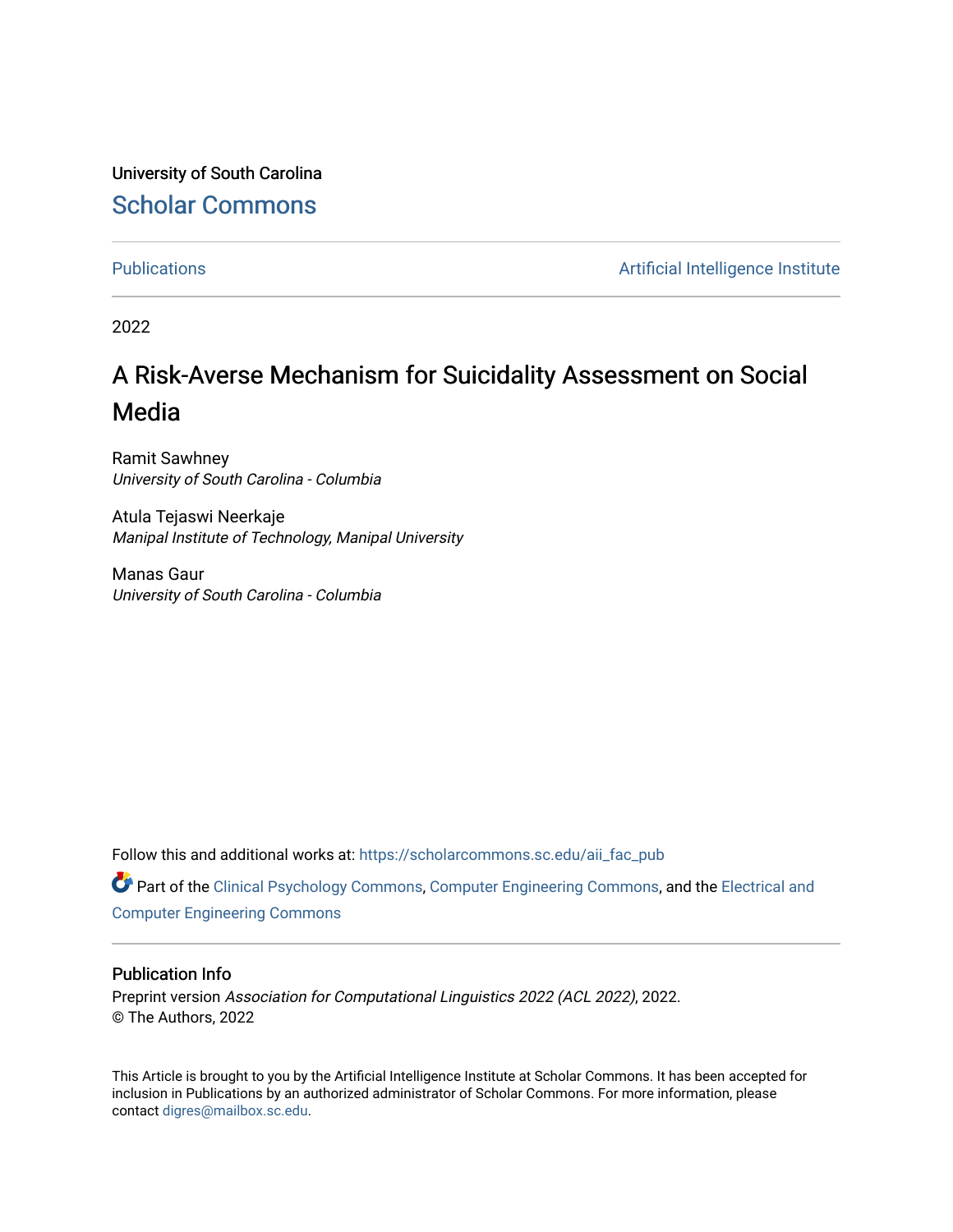# A Risk-Averse Mechanism for Suicidality Assessment on Social Media

Ramit Sawhney<sup>1∗</sup>, Atula Tejaswi Neerkaje<sup>2</sup>\*, Manas Gaur<sup>1</sup>

<sup>1</sup>AI Institute, University of South Carolina, SC, USA mgaur@email.sc.edu <sup>2</sup>Manipal Institute of Technology, Manipal, India atula.neerkaje@learner.manipal.edu

#### Abstract

Recent studies have shown that social media has increasingly become a platform for users to express suicidal thoughts outside traditional clinical settings. With advances in Natural Language Processing strategies, it is now possible to design automated systems to assess suicide risk. However, such systems may generate uncertain predictions, leading to severe consequences. We hence reformulate suicide risk assessment as a selective prioritized prediction problem over the Columbia Suicide Severity Risk Scale (C-SSRS). We propose SASI, a risk-averse and self-aware transformer-based hierarchical attention classifier, augmented to refrain from making uncertain predictions. We show that SASI is able to refrain from 83% of incorrect predictions on real-world Reddit data. Furthermore, we discuss the qualitative, practical, and ethical aspects of SASI for suicide risk assessment as a human-in-the-loop framework.

# 1 Introduction

Suicide is a global phenomenon responsible for 1.3% of deaths worldwide [\(WHO,](#page-8-0) [2019\)](#page-8-0). While it is the leading cause of death among 14-35 year olds in the US [\(Hedegaard et al.,](#page-7-0) [2021\)](#page-7-0), suicide rates have increased by 13% in Japan between July to September 2020 [\(Tanaka and Okamoto,](#page-8-1) [2021\)](#page-8-1). It hence becomes critical to extend clinical and psychiatric care, which relies heavily on identifying those at risk. While 80% of patients do not undergo clinical treatment, 60% of those who succumbed to suicide denied having suicidal thoughts to mental health experts [\(McHugh et al.,](#page-8-2) [2019\)](#page-8-2). However, studies show eight out of ten people shared suicidal thoughts on social media [\(Golden et al.,](#page-7-1) [2009\)](#page-7-1).

The advent of Natural Language Processing (NLP) shows promise for suicide risk assessment based on online user behavior [\(Ji et al.,](#page-7-2) [2021b;](#page-7-2)

<span id="page-1-0"></span>

Figure 1: End-to-end pipeline for suicide risk assessment. When SASI assesses the posts, it returns the predicted risk level along with a certainty score. With a human-in-the-loop framework, these predictions can be sorted into various risk levels. SASI assigns high priority to uncertain predictions, for an immediate review by mental health experts.

[Choudhury et al.,](#page-6-0) [2016\)](#page-6-0), with automatic risk assessment algorithms outperforming traditional clinical methods [\(Coppersmith et al.,](#page-7-3) [2018;](#page-7-3) [Linthicum](#page-7-4) [et al.,](#page-7-4) [2019\)](#page-7-4). Numerous deep learning methods already exist, which include leveraging suiciderelated word-embeddings [\(Cao et al.,](#page-6-1) [2019\)](#page-6-1), social graphs [\(Mishra et al.,](#page-8-3) [2019;](#page-8-3) [Sinha et al.,](#page-8-4) [2019;](#page-8-4) [Cao](#page-6-2) [et al.,](#page-6-2) [2022;](#page-6-2) [Sawhney et al.,](#page-8-5) [2021b\)](#page-8-5) and historical context [\(Matero et al.,](#page-7-5) [2019;](#page-7-5) [Gaur et al.,](#page-7-6) [2019\)](#page-7-6).

However, mental health is a safety-critical realm, where technological failure could lead to severe harm to users on social media [\(Sittig and Singh,](#page-8-6) [2015\)](#page-8-6). One such case was covered by [Register](#page-8-7) [\(2020\)](#page-8-7), wherein a medical bot suggested a mock patient kill themselves, demonstrating that unintended harmful behavior can emerge from AI systems [\(Amodei et al.,](#page-6-3) [2016;](#page-6-3) [Chandler et al.,](#page-6-4) [2020\)](#page-6-4).

<sup>∗</sup>Authors contributed equally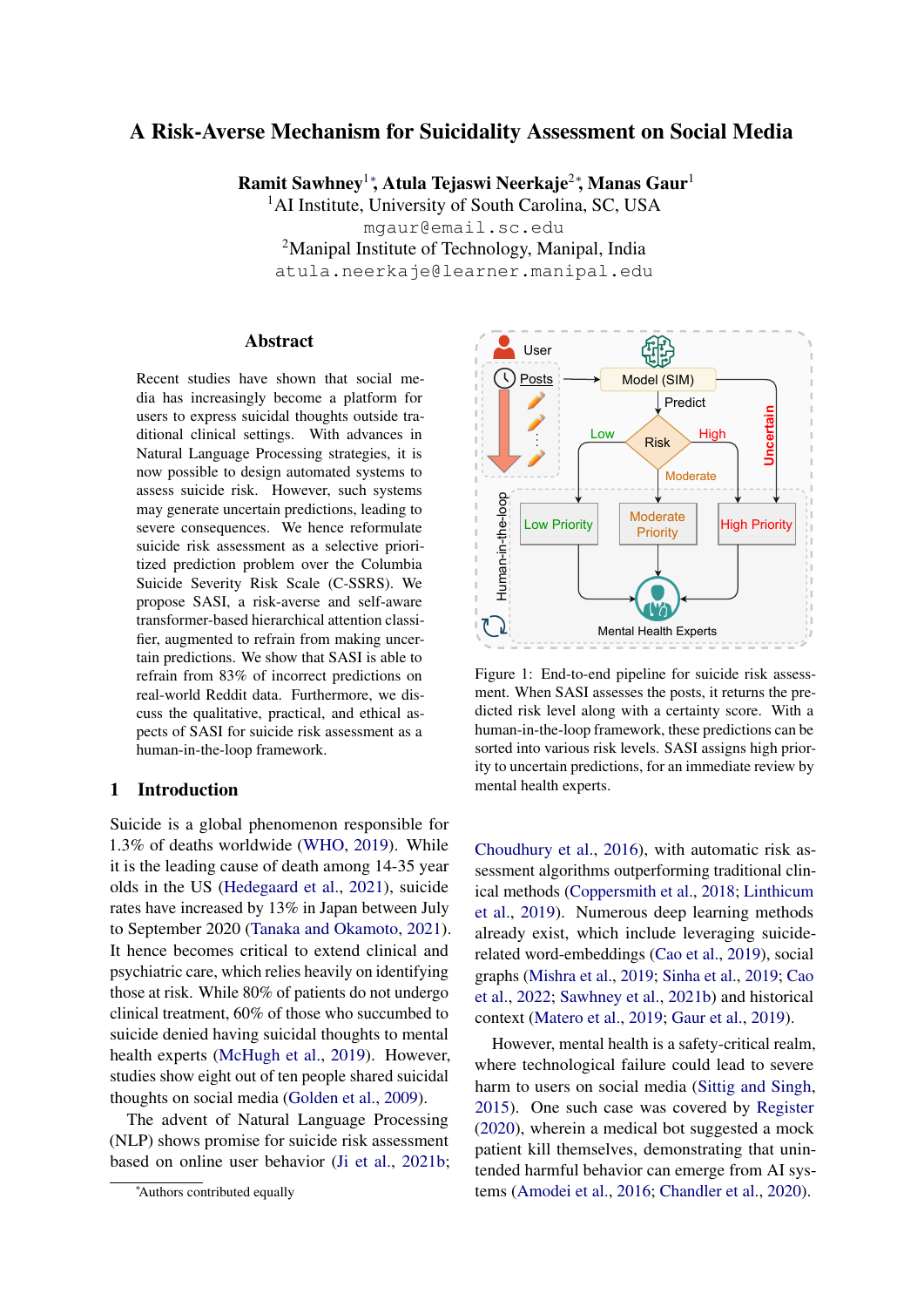Despite the significant power of traditional NLP methods, such models are inherently designed to make a prediction even when not confident. This poses a challenge when working with critical tasks like suicide risk assessment, for which it may be hard to make a prediction due to various reasons such as task hardness or contained ambiguity. Such a system may associate a lower risk level to a user who needs urgent help. A resulting delayed response from mental health experts may lead to adverse consequences. We hence need systems that assign high priority to uncertain predictions, for immediate review and response.

Contributions: We reformulate suicide risk assessment as a prioritized prediction task which factors in uncertainty, and propose SASI: A Risk-Averse Mechanism for Suicidality Assessment on Social MedIa. SASI is risk-averse in the sense that it is self-aware, as it incorporates a selection function to measure uncertainty. Based on a set threshold value, SASI refrains from making a prediction when it is uncertain. We show that SASI can act as a tool to efficiently prioritize users who need immediate attention. Through a human-in-the-loop framework that involves a domain expert, SASI assigns high priority to uncertain predictions to avoid critical failure (Figure [1\)](#page-1-0). We demonstrate the effectiveness of SASI using a real-world gold standard Reddit dataset. Through a series of experiments, we show SASI refrains from making 83% of incorrect predictions. We further demonstrate its effectiveness through a qualitative study and discuss the ethical implications.

#### 2 Methodology

#### 2.1 Columbia Suicide Severity Risk Scale

The Columbia Suicide Severity Rating Scale (C-SSRS) is an authoritative questionnaire employed by psychiatrists to measure suicide risk severity [\(Posner et al.,](#page-8-8) [2011\)](#page-8-8). There are 3 items in the scale: Suicide Ideation, Suicide Behavior, and Suicide Attempt. Each C-SSRS severity class is composed of a conceptually organized set of questions that characterize the respective category. Responses to the questions across the C-SSRS classes eventually determine the risk of suicidality of an individual [\(Interian et al.,](#page-7-7) [2018;](#page-7-7) [McCall et al.,](#page-7-8) [2021\)](#page-7-8). One of the challenges researchers face when it comes to dealing with social media content is the disparity in the level of emotions expressed [\(Gaur et al.,](#page-7-6) [2019\)](#page-7-6). Since the C-SSRS was originally designed for use

<span id="page-2-0"></span>

Figure 2: An overview of SASI: SASI incorporates a risk-averse, self-aware mechanism to any given suicide ideation model (SIM) by training using Gambler's Loss. It refrains from predicting when uncertain.

in clinical settings, adapting the same metric to a social media platform would require changes to address the varying nature of emotions expressed. For instance, while in a clinical setting, it is typically suicidal candidates that see a clinician; on social media, non-suicidal users may participate to offer support to others deemed suicidal [\(Gaur](#page-7-9) [et al.,](#page-7-9) [2021\)](#page-7-9). To address these factors, two additional classes were defined [\(Gaur et al.,](#page-7-6) [2019\)](#page-7-6) to the existing C-SSRS scale with three classes: Suicide Indicator and Supportive (Negative class).

#### 2.2 Problem Formulation

Following existing work [\(Gaur et al.,](#page-7-6) [2019;](#page-7-6) [Sawh](#page-8-9)[ney et al.,](#page-8-9) [2021a\)](#page-8-9), we formulate the problem as a classification task to predict the suicidal risk of the user  $u_i \in \{u_1, u_2, \dots, u_N\}$ , whose posts  $P_i = \{p_1^i, p_2^i, \cdots, p_T^i\}$  are authored over time in a chronological order, with the latest post being  $p_T^i$ . We denote the label set  $Y = \{ \text{Support (SU)}, \text{India} \}$ tor (IN), Ideation (ID), Behaviour (BR), Attempt (AT)} in increasing order of severity risk, defined based on the C-SSRS. For a given Suicide Ideation Model, our goal is to expand the cardinality of the label space to  $|Y| + 1$  so as to enable an option to refrain when the model is uncertain.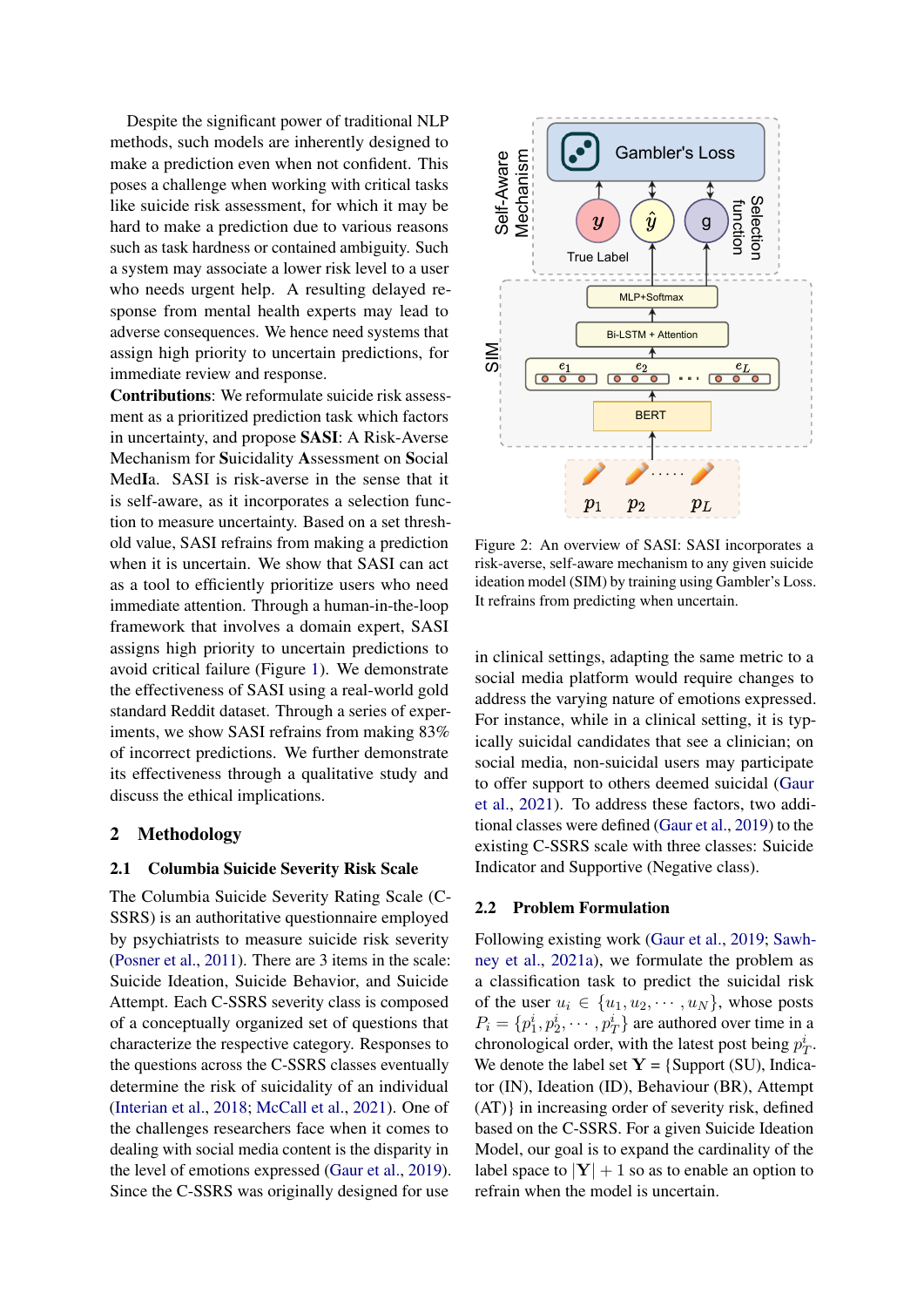#### 2.3 Suicide Ideation Model (SIM)

Each post made by a user could provide detailed context of suicidal thought manifestation over time [\(Oliffe et al.,](#page-8-10) [2012\)](#page-8-10). To capture this property, we draw inspiration from existing state-of-the-art (SOTA) models [\(Gaur et al.,](#page-7-6) [2019;](#page-7-6) [Matero et al.,](#page-7-5) [2019;](#page-7-5) [Sawhney et al.,](#page-8-9) [2021a;](#page-8-9) [Ji et al.,](#page-7-10) [2021a\)](#page-7-10) which use LSTM based backbones. To encode each post  $p_k^i$ , we use the 768-dimensional representation of the [CLS] token obtained from BERT [\(De](#page-7-11)[vlin et al.,](#page-7-11) [2019\)](#page-7-11) as  $e_k^i = BERT(p_k^i)$ . As shown in Figure [2,](#page-2-0) we then pass each post embedding sequentially through a bi-directional LSTM, given as  $h_k^i = \text{Bi-LSTM}(e_k^i)$ . We thus obtain the sequence of hidden states,  $\boldsymbol{x} = [h_1^i, h_2^i, \cdots, h_T^i],$ where  $h_k^i \in \mathbb{R}^H$ , and H is the hidden dimension. To filter out relevant signals from the potentially vast user history [\(Shing et al.,](#page-8-11) [2020\)](#page-8-11), we pass the hidden state sequence through an attention layer. The final layer is a multilayer perceptron (MLP) to obtain the prediction vector  $\hat{y}$ , given as:

$$
\hat{y} = f(x)
$$
, where  
\n $f(x) = \text{Softmax}(MLP(\text{Attention}(x)))$  (1)

#### 2.4 Self-Aware Mechanism

To make the model self-aware, we transform the model such that it makes a prediction only when certain [\(Liu et al.,](#page-7-12) [2019\)](#page-7-12). As shown in Figure [2,](#page-2-0) the model  $f : \mathbb{R}^{T \times H} \to Y$  is augmented with a selection function  $g : \mathbb{R}^{T \times H} \to (0, 1)$ , which is an extra logit. The augmented model is described as a piece-wise function, given by:

$$
(f,g)(x) := \begin{cases} \text{Refrain}, & \text{if } g \ge \tau \\ \text{argmax}(\hat{y}), & \text{otherwise} \end{cases} \tag{2}
$$

Where the threshold  $\tau \in (0, 1)$ , argmax $(\hat{y}) \in Y$ . Let  $p = (f, g)(x)$ , where  $p \in Y \cup \{Refrain\}$  denote the final prediction by the model for a user  $u_i$ . Human moderators can then define the level of granularity of these predictions, and sort them into priority levels as desired. As an example, moderators may choose to have only three levels of priority, where the user is high priority if  $p \in \{AT,$ BR, Refrain}, moderate if  $p \in \{ID, IN\}$  and low if  $p \in \{SU\}$ . With the addition of the Refrain option, uncertain predictions will have highest priority, alleviating the possibility of high-risk users being neglected.

It is essential to note that the confidence threshold  $\tau$  is not utilized during training, rather as a

threshold variable to calibrate data coverage (cov) during evaluation. The *cov* fraction of total samples is what SASI predicts on, leaving out  $(1-cov)$ samples for which SASI is most uncertain. Specifically, we can choose some value  $\tau$  such that there will be  $(1 - cov)$  samples for which  $g \geq \tau$ . The idea behind this approach is to trade-off  $(1 - cov)$ samples for immediate review by mental health experts in exchange for higher model performance on the cov samples about which it is confident.

#### 2.5 Network Optimization

In any  $m$ -class classification problem, if the model assigns a high probability score to the wrong class, then learning becomes difficult due to vanishing gradients [\(Ziyin et al.,](#page-8-12) [2020\)](#page-8-12). To account for the additional refrain option in the augmented label space, we train SASI using Gambler's Loss [\(Liu](#page-7-12) [et al.,](#page-7-12) [2019\)](#page-7-12). Gambler's loss allows the gradients to propagate through  $q$  instead, by abstaining from assigning weights to any of the  $m$  classes. Thus, the model learns a distribution of noisy/uncertain data points characterized by the selection function g. The loss function is given as:

$$
\mathcal{L} = -\sum_{j}^{|\mathbf{Y}|} y_j \cdot \log(\hat{y}_j \cdot r + g) \tag{3}
$$

where  $y_i$  is the true label, and the reward r is a hyperparameter. A higher value of  $r$  discourages restraint. Since the loss function directly learns g, it does not depend on the coverage [\(Liu et al.,](#page-7-12) [2019\)](#page-7-12), and can be manually set to any value during evaluation.

# 3 Experimental Setup

#### 3.1 Dataset

We use the dataset released by [Gaur et al.](#page-7-6) [\(2019\)](#page-7-6), which contains Reddit posts of 500 users filtered from an initial set of 270,000 users across several mental health and suiciderelated subreddits, such as r/StopSelfHarm (SSH), r/selfharm (SLF), r/bipolar (BPL), r/BipolarReddit (BPR), r/BipolarSOs, r/opiates (OPT), r/Anxiety (ANX), r/addiction (ADD), r/BPD, r/SuicideWatch (SW), r/schizophrenia (SCZ), r/autism (AUT), r/depression (DPR), r/cripplingalcoholism (CRP), and r/aspergers (ASP). The posts were annotated by practicing psychiatrists into five increasing risk levels based on the Columbia Suicide Severity Risk Scale [\(Posner et al.,](#page-8-8) [2011\)](#page-8-8), leading to an acceptable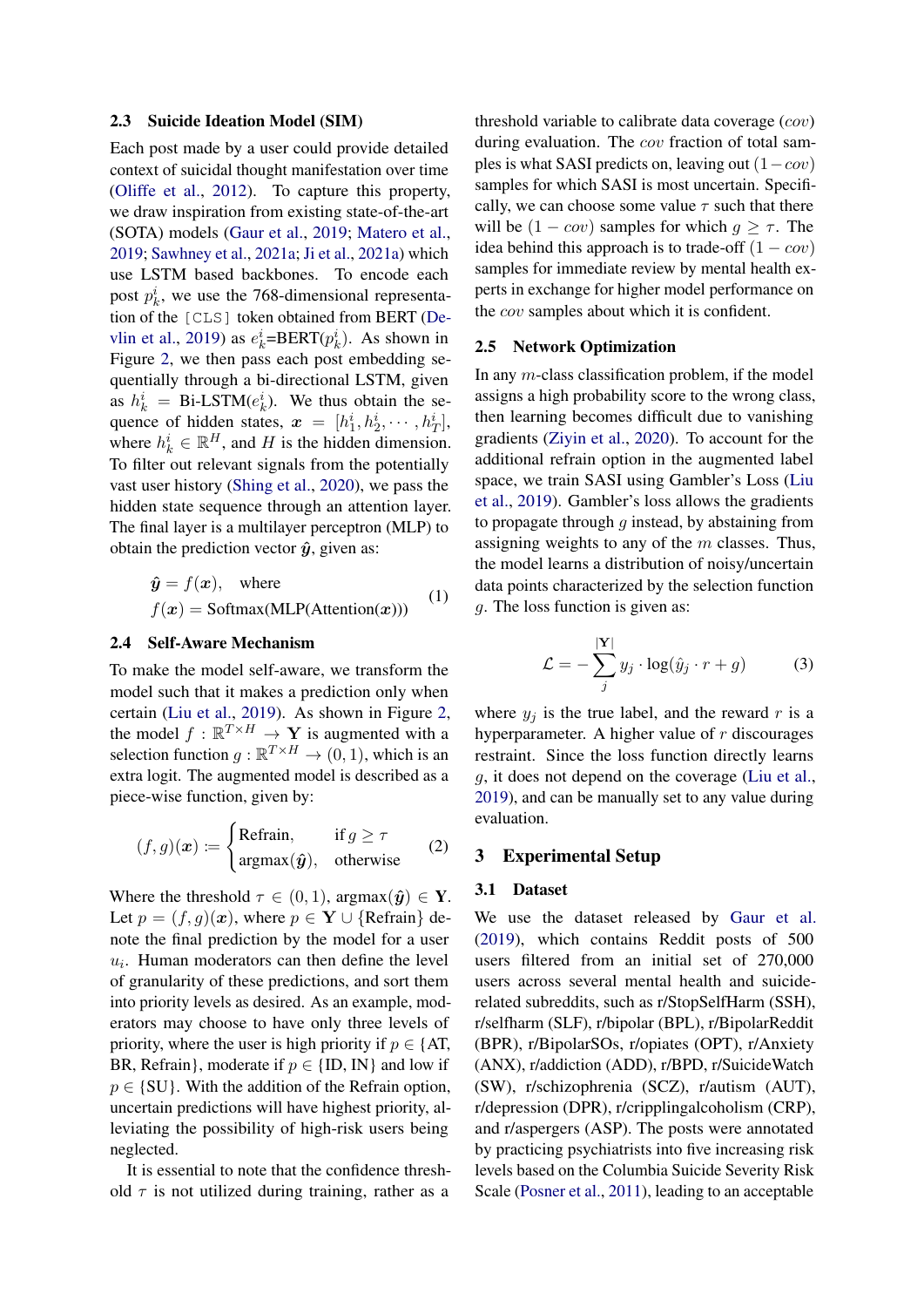average pairwise agreement of 0.79 and a groupwise agreement of 0.73. The class distribution of each category with increasing risk level is: Supportive (20%), Indicator (20%), Ideation (34%), Behaviour (15%), Attempt (9%). On average, the number of posts made by a user is 18.25±27.45 with a maximum of 292 posts. The average number of tokens in each post is 73.4±97.7.

### 3.2 Evaluation Metrics

We first describe the evaluation metrics that measure how well the model performs on the cov samples. Following [Gaur et al.](#page-7-6) [\(2019\)](#page-7-6), we use graded variants of F1 score, Precision, and Recall, where we alter the formulation of False Negatives (FN) and False Positives (FP). FN is modified as the ratio of the number of times predicted severity of suicide risk level  $(k^p)$  is less than the actual risk level  $(k^a)$ over  $N$  number of samples. FP is the ratio of the number of times the predicted risk  $(k^p)$  is greater than the actual risk  $(k^a)$ , given as:

$$
FN = \frac{\sum_{i=1}^{N} I(k_i^a > k_i^p)}{N}
$$
  
 
$$
FP = \frac{\sum_{i=1}^{N} I(k_i^p > k_i^a)}{N}
$$
 (4)

Let  $P_T$  denote the total number of test samples,  $P_{\text{corr+refrain}}$  the sum of samples that have either been correctly predicted or have been refrained, Prefrain the total number of refrained samples, and  $P_{\text{in}}$  the number of incorrect predictions among the refrained samples. We additionally introduce two metrics, *Robustness* and *Fail-Safe Rejects*, as:

Robustness = 
$$
\frac{P_{\text{corr} + \text{refrain}}}{P_{\text{T}}}
$$
 [5]  
Tail-Safe Rejects = 
$$
\frac{P_{\text{in}}}{P_{\text{refrain}}}
$$

*Robustness* captures the fraction of samples which are correctly classified or instead sent for immediate review. *Fail-Safe Rejects* captures the fraction of refrained samples which were indeed erroneous. A higher Fail-Safe Rejects score hence implies that human moderators will be subjected to a lesser amounts of redundant work.

#### 4 Results

#### 4.1 Performance Comparison

We compare the performance of SASI with various state-of-the-art baselines in Table [1.](#page-4-0) Sequential models like Suicide Detection Model (SDM)

<span id="page-4-0"></span>

| Model                  |         |         |         | Gr. Prec. Gr. Recall FScore Robustness | <b>Fail-Safe</b><br><b>Rejects</b> |
|------------------------|---------|---------|---------|----------------------------------------|------------------------------------|
| Contextual CNN         | 0.65    | 0.52    | 0.59    |                                        |                                    |
| <b>SDM</b>             | 0.61    | 0.54    | 0.57    |                                        |                                    |
| <b>ContextBERT</b>     | 0.63    | 0.57    | 0.60    |                                        | ۰                                  |
| <b>SISMO</b>           | 0.66    | 0.61    | 0.64    | ۰                                      | ۰                                  |
| <b>SASI</b> (Cov 100%) | $0.67*$ | 0.62    | $0.66*$ | 0.48                                   |                                    |
| SASI (Cov 85%)         | $0.69*$ | $0.65*$ | $0.67*$ | 0.61                                   | 0.83                               |
| SASI (Cov $50\%$ )     | $0.71*$ | $0.69*$ | $0.70*$ | 0.73                                   | 0.65                               |

Table 1: We report the median of results over 10 random seeds. \* indicates the result is statistically significant with respect to SISMO ( $p < 0.005$ ) under Wilcoxon's signed-rank test. Bold denotes best performance while *Italics* denotes second best.

[\(Cao et al.,](#page-6-1) [2019\)](#page-6-1) and ContextBERT [\(Matero et al.,](#page-7-5) [2019\)](#page-7-5) generally outperform ContextualCNN [\(Gaur](#page-7-6) [et al.,](#page-7-6) [2019\)](#page-7-6), which uses a bag-of-posts approach. SISMO [\(Sawhney et al.,](#page-8-9) [2021a\)](#page-8-9) shows further improvements by modeling the ordinal nature of risk labels. SASI significantly outperforms ( $p < 0.005$ ) these methods for various values of coverage  $(cov)$ , demonstrating its ability to avoid committing to erroneous predictions by characterizing its confidence [\(Liu et al.,](#page-7-12) [2019\)](#page-7-12).

<span id="page-4-1"></span>

Figure 3: Changes in performance metrics with increasing coverage, averaged over 10 random seeds.

#### 4.2 Coverage and Performance Trade-off

We further evaluate SASI for various values of target coverage (cov) by calibrating the threshold  $\tau$ . As shown in Figure [3,](#page-4-1) lower coverage leads to an increase in Graded Recall, Precision, and FScore (Table [1\)](#page-4-0), as the model only keeps cov predictions which it is highly certain about. However, we observe a decrease in Fail-Safe Rejects due to an increasingly cautious approach employed by the model, which implies an increased fraction of originally correct predictions that need to be manually reviewed. We hence observe a trade-off, wherein we must seek to achieve competitive performance on the cov samples, while at the same time not overburden moderators with the  $(1-cov)$  samples. For lower coverage values (say 50%), human modera-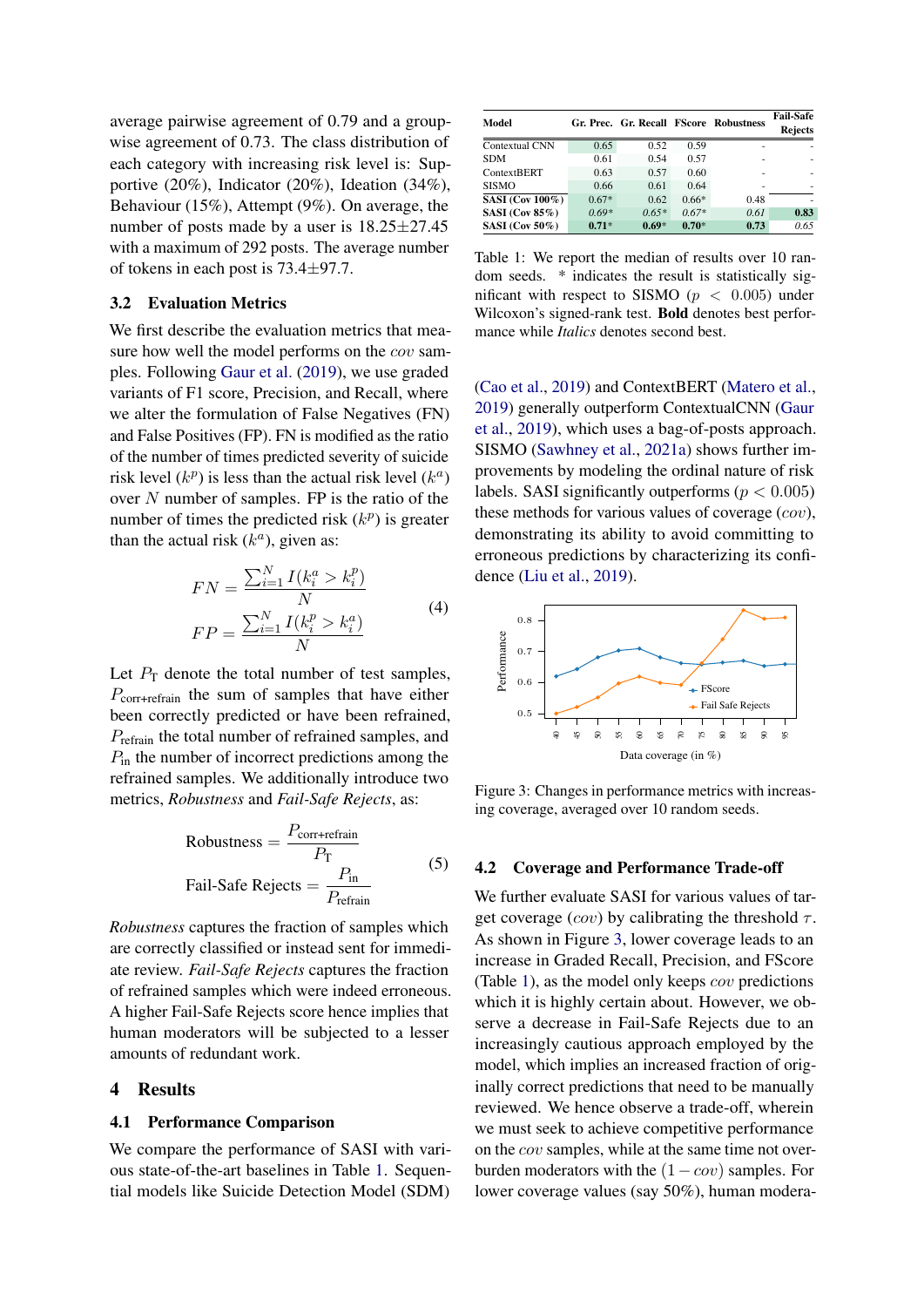<span id="page-5-0"></span>

Figure 4: We show SASI can be used for efficient prioritization of users during suicide risk assessment. For each user, we show the real labels next to predicted labels, while also indicating whether SASI refrained from making that prediction. We further demonstrate how SASI sorts the users into priority levels. All examples in this paper have been paraphrased as per the moderate disguise scheme [\(Bruckman,](#page-6-5) [2002\)](#page-6-5) to protect user privacy.

tors may be overburdened by having to review a lot of redundant samples. On the other hand, we note that SASI (85%) provides more utility, as it statistically outperforms SOTA models like SISMO, while maintaining a fail-safe rejection score of 83% and a competitive robustness score of 61%.

#### 4.3 Qualitative Analysis

The essence of SASI lies behind its ability to refrain from making misleading predictions over high-risk samples. We study five users with snippets of their posts, as shown in Figure [4.](#page-5-0) We observe the model makes erroneous predictions on high-risk users A and D. However, SASI refrains from committing to these predictions, assigning these users a high priority for immediate review and response. SASI chooses to refrain despite predicting the risk level of user B correctly, possibly because it employs a cautious approach due to phrases such as '*take my life*' scattered in the user's timeline. This user, who is already of relatively high risk, is hence assigned a high priority. User E shows a very low sign of risk, which is confidently captured by SASI without needing to refrain. User C is an erroneous case wherein SASI is confident, yet makes a wrong prediction. However, the user is not high risk and gets assigned to the same priority level as the true risk label. While this example is not a cause for concern, certain situations may arise where SASI also confidently assigns a low-risk score to a high-risk user, opening avenues for future work that involves integrating and reformulating ordinal regression

over the principles of Gambler's loss.

# 5 Conclusion

With a motivation to provide a robust solution to fine-grained suicide risk assessment on social media, we present SASI, a framework that integrates the concept of selective prioritization to existing deep learning based risk-assessment techniques. SASI is self-aware, wherein it refrains from making a prediction when uncertain, and instead assigns high priority to such data samples for immediate review by mental health experts. We demonstrated the effectiveness of SASI through quantitative evaluations on real-world data, wherein SASI avoided high-risk situations by refraining from making 83% of incorrect predictions. Through a qualitative analysis, we described how SASI can be used as a part of a human-in-the-loop framework, facilitating efficient responses from mental health experts.

#### Acknowledgements

We thank Prof. Amit Sheth for reviewing the paper and providing valuable feedback and support. We would also like to thank the anonymous reviewers for their insightful suggestions on various aspects of this work.

# Ethical Considerations

We work within the scope of acceptable privacy practices suggested by [Chancellor et al.](#page-6-6) [\(2019\)](#page-6-6) and considerations presented by [Fiesler and Pro](#page-7-13)[feres](#page-7-13) [\(2018\)](#page-7-13) to avoid coercion and intrusive treat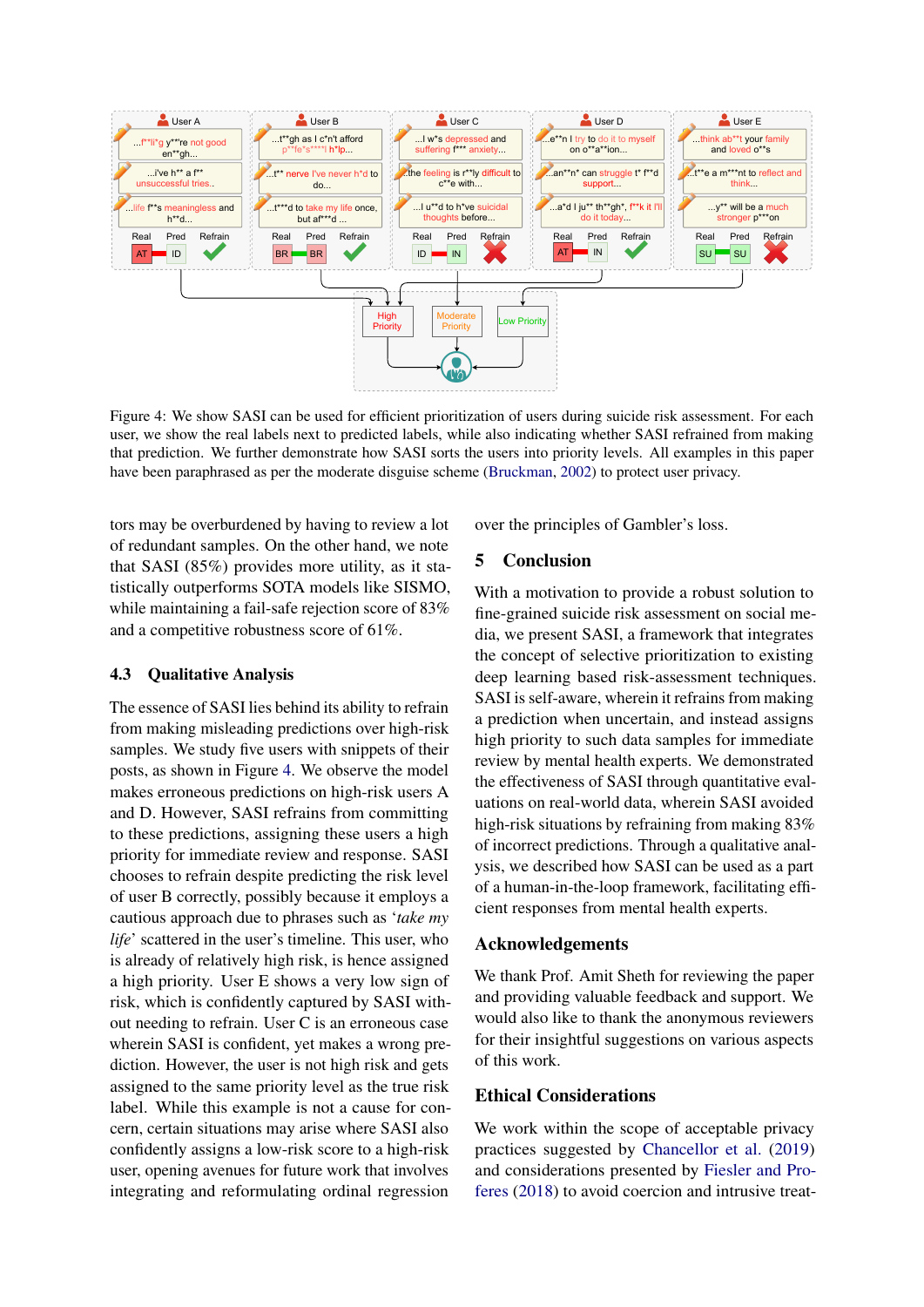ment. The primary source of the dataset used in this study is Reddit. Although Reddit is intended for anonymous posting, we take further precautions by performing automatic de-identification of the dataset using named entity recognition [\(Zirikly](#page-8-13) [et al.,](#page-8-13) [2019\)](#page-8-13). All examples used in this paper are further been anonymized, obfuscated, and paraphrased for user privacy [\(Benton et al.,](#page-6-7) [2017\)](#page-6-7) and to prevent misuse as per the moderate disguise scheme suggested by [Bruckman](#page-6-5) [\(2002\)](#page-6-5). Taking inspiration from [Benton et al.](#page-6-7) [\(2017\)](#page-6-7), we also keep the annotation of user data separate from raw user data on protected servers linked only through anonymous IDs. Our work focuses on building an assistive tool for screening suicidal users and providing judgments purely based on observational capacity. We acknowledge that it is almost impossible to prevent abuse of released technology even when developed with good intentions [\(Hovy and](#page-7-14) [Spruit,](#page-7-14) [2016\)](#page-7-14). Hence, we ensure that this analysis is shared only selectively to avoid misuse such as Samaritan's Radar [\(Hsin et al.,](#page-7-15) [2016\)](#page-7-15).

We further acknowledge that the studied data may be susceptible to demographic, expert annotator, and medium-specific biases [\(Hovy and Spruit,](#page-7-14) [2016\)](#page-7-14). While the essence of our work is to aid in the early detection of at-risk users and early intervention, any interventions must be well-thought, failing which may lead to counter-helpful outcomes, such as users moving to fringe platforms, making it harder to provide assistance [\(Kumar et al.,](#page-7-16) [2015\)](#page-7-16). Care should be taken to not to create stigma, and interventions must hence be carefully planned by consulting relevant stakeholders, such as clinicians, designers, and researchers [\(Chancellor et al.,](#page-6-8) [2016\)](#page-6-8), to maintain social media as a safe space for individuals looking to express themselves [\(Chancellor](#page-6-6) [et al.,](#page-6-6) [2019\)](#page-6-6). It is also essential that clinicians and human moderators are not overburdened [\(Chancel](#page-6-6)[lor et al.,](#page-6-6) [2019\)](#page-6-6). For instance, "Alarm fatigue" is when alarms are so excessive, many of which are false positives, that healthcare providers become desensitized from alarms [\(Drew et al.,](#page-7-17) [2014\)](#page-7-17).

We also agree that suicidality is subjective [\(Keilp](#page-7-18) [et al.,](#page-7-18) [2012\)](#page-7-18), wherein the interpretation may vary across individuals on social media [\(Puschman,](#page-8-14) [2017\)](#page-8-14). We do not make any diagnostic claims, rather help prioritize the users that should be evaluated by the medical professionals first, as part of a distributed human-in-the-loop framework [\(de An](#page-7-19)[drade et al.,](#page-7-19) [2018\)](#page-7-19).

#### References

- <span id="page-6-3"></span>Dario Amodei, Chris Olah, Jacob Steinhardt, Paul Christiano, John Schulman, and Dan Mané. 2016. [Concrete problems in ai safety.](https://arxiv.org/abs/1606.06565) *ArXiv preprint*, abs/1606.06565.
- <span id="page-6-7"></span>Adrian Benton, Glen Coppersmith, and Mark Dredze. 2017. [Ethical research protocols for social media](https://doi.org/10.18653/v1/W17-1612) [health research.](https://doi.org/10.18653/v1/W17-1612) In *Proceedings of the First ACL Workshop on Ethics in Natural Language Processing*, pages 94–102, Valencia, Spain. Association for Computational Linguistics.
- <span id="page-6-5"></span>Amy Bruckman. 2002. [Studying the amateur artist:](https://doi.org/10.1023/A:1021316409277) [A perspective on disguising data collected inhuman](https://doi.org/10.1023/A:1021316409277) [subjects research on the internet.](https://doi.org/10.1023/A:1021316409277) *Ethics and Inf. Technol.*, 4(3):217–231.
- <span id="page-6-2"></span>Lei Cao, Huijun Zhang, and Ling Feng. 2022. [Build](https://doi.org/10.1109/TMM.2020.3046867)[ing and using personal knowledge graph to improve](https://doi.org/10.1109/TMM.2020.3046867) [suicidal ideation detection on social media.](https://doi.org/10.1109/TMM.2020.3046867) *IEEE Transactions on Multimedia*, 24:87–102.
- <span id="page-6-1"></span>Lei Cao, Huijun Zhang, Ling Feng, Zihan Wei, Xin Wang, Ningyun Li, and Xiaohao He. 2019. [La](https://doi.org/10.18653/v1/D19-1181)[tent suicide risk detection on microblog via suicide](https://doi.org/10.18653/v1/D19-1181)[oriented word embeddings and layered attention.](https://doi.org/10.18653/v1/D19-1181) In *Proceedings of the 2019 Conference on Empirical Methods in Natural Language Processing and the 9th International Joint Conference on Natural Language Processing (EMNLP-IJCNLP)*, pages 1718– 1728, Hong Kong, China. Association for Computational Linguistics.
- <span id="page-6-6"></span>Stevie Chancellor, Michael L. Birnbaum, Eric D. Caine, Vincent M. B. Silenzio, and Munmun De Choudhury. 2019. [A taxonomy of ethical ten](https://doi.org/10.1145/3287560.3287587)[sions in inferring mental health states from social](https://doi.org/10.1145/3287560.3287587) [media.](https://doi.org/10.1145/3287560.3287587) In *Proceedings of the Conference on Fairness, Accountability, and Transparency*, FAT\* '19, page 79–88, New York, NY, USA. Association for Computing Machinery.
- <span id="page-6-8"></span>Stevie Chancellor, Zhiyuan Lin, Erica L. Goodman, Stephanie Zerwas, and Munmun De Choudhury. 2016. [Quantifying and predicting mental illness](https://doi.org/10.1145/2818048.2819973) [severity in online pro-eating disorder communi](https://doi.org/10.1145/2818048.2819973)[ties.](https://doi.org/10.1145/2818048.2819973) In *Proceedings of the 19th ACM Conference on Computer-Supported Cooperative Work & Social Computing*, CSCW '16, page 1171–1184, New York, NY, USA. Association for Computing Machinery.
- <span id="page-6-4"></span>Chelsea Chandler, Peter W Foltz, and Brita Elvevåg. 2020. Using machine learning in psychiatry: the need to establish a framework that nurtures trustworthiness. *Schizophrenia bulletin*, 46(1):11–14.
- <span id="page-6-0"></span>Munmun De Choudhury, Emre Kiciman, Mark Dredze, Glen Coppersmith, and Mrinal Kumar. 2016. [Dis](https://doi.org/10.1145/2858036.2858207)[covering shifts to suicidal ideation from mental](https://doi.org/10.1145/2858036.2858207) [health content in social media.](https://doi.org/10.1145/2858036.2858207) In *Proceedings of the 2016 CHI Conference on Human Factors in Computing Systems, San Jose, CA, USA, May 7-12, 2016*, pages 2098–2110. ACM.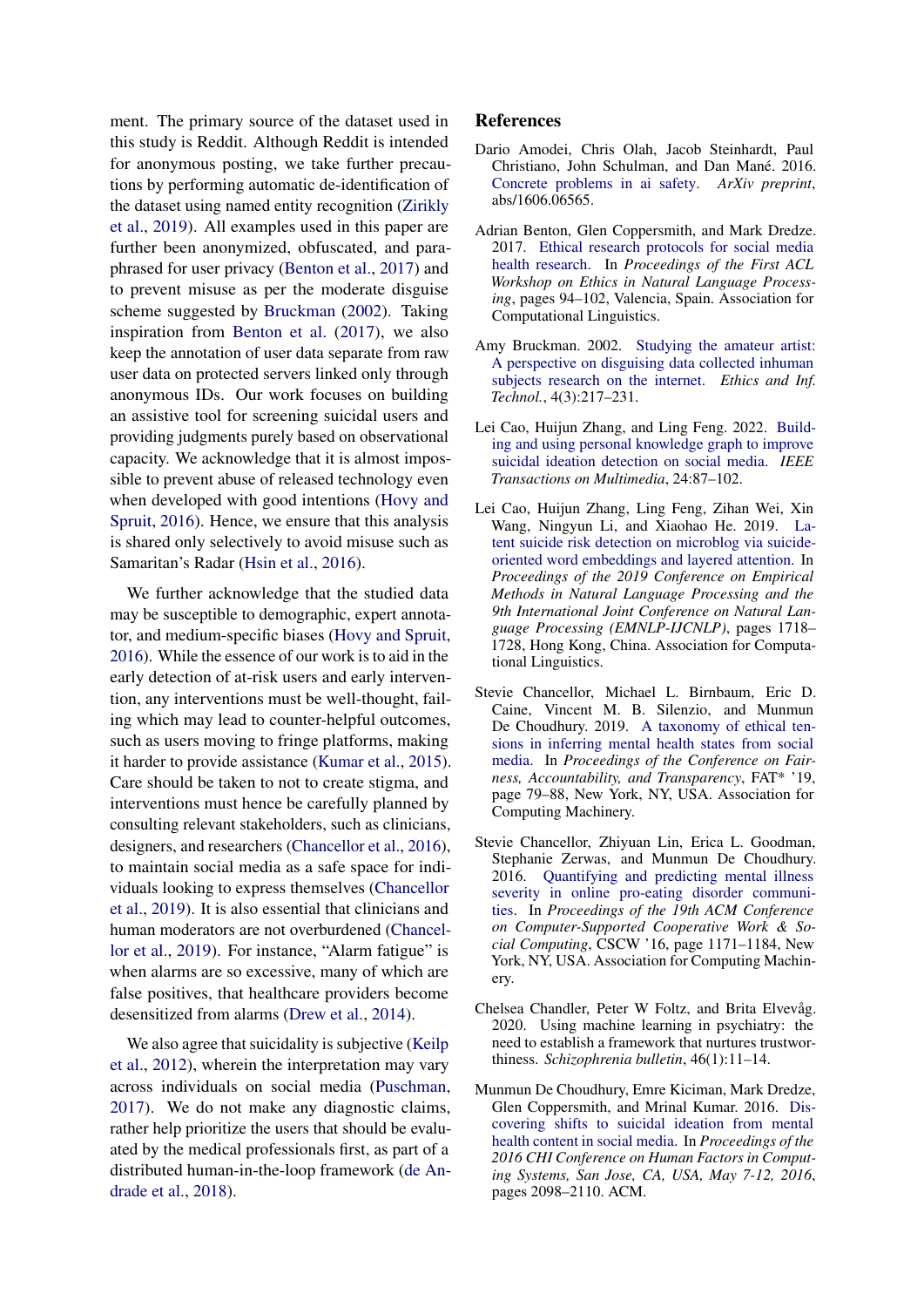- <span id="page-7-3"></span>Glen Coppersmith, Ryan Leary, Patrick Crutchley, and Alex Fine. 2018. Natural language processing of social media as screening for suicide risk. *Biomedical informatics insights*, 10:1178222618792860.
- <span id="page-7-19"></span>Norberto Nuno Gomes de Andrade, Dave Pawson, Dan Muriello, Lizzy Donahue, and Jennifer Guadagno. 2018. Ethics and artificial intelligence: suicide prevention on facebook. *Philosophy & Technology*, 31(4):669–684.
- <span id="page-7-11"></span>Jacob Devlin, Ming-Wei Chang, Kenton Lee, and Kristina Toutanova. 2019. [BERT: Pre-training of](https://doi.org/10.18653/v1/N19-1423) [deep bidirectional transformers for language under](https://doi.org/10.18653/v1/N19-1423)[standing.](https://doi.org/10.18653/v1/N19-1423) In *Proceedings of the 2019 Conference of the North American Chapter of the Association for Computational Linguistics: Human Language Technologies, Volume 1 (Long and Short Papers)*, pages 4171–4186, Minneapolis, Minnesota. Association for Computational Linguistics.
- <span id="page-7-17"></span>Barbara J Drew, Patricia Harris, Jessica K Zègre-Hemsey, Tina Mammone, Daniel Schindler, Rebeca Salas-Boni, Yong Bai, Adelita Tinoco, Quan Ding, and Xiao Hu. 2014. Insights into the problem of alarm fatigue with physiologic monitor devices: a comprehensive observational study of consecutive intensive care unit patients. *PloS one*, 9(10):e110274.
- <span id="page-7-13"></span>Casey Fiesler and Nicholas Proferes. 2018. ["partici](https://doi.org/10.1177/2056305118763366)[pant" perceptions of twitter research ethics.](https://doi.org/10.1177/2056305118763366) *Social Media + Society*, 4(1):2056305118763366.
- <span id="page-7-6"></span>Manas Gaur, Amanuel Alambo, Joy Prakash Sain, Ugur Kursuncu, Krishnaprasad Thirunarayan, Ramakanth Kavuluru, Amit P. Sheth, Randy S. Welton, and Jyotishman Pathak. 2019. [Knowledge-aware as](https://doi.org/10.1145/3308558.3313698)[sessment of severity of suicide risk for early inter](https://doi.org/10.1145/3308558.3313698)[vention.](https://doi.org/10.1145/3308558.3313698) In *The World Wide Web Conference, WWW 2019, San Francisco, CA, USA, May 13-17, 2019*, pages 514–525. ACM.
- <span id="page-7-9"></span>Manas Gaur, Vamsi Aribandi, Amanuel Alambo, Ugur Kursuncu, Krishnaprasad Thirunarayan, Jonathan Beich, Jyotishman Pathak, and Amit Sheth. 2021. Characterization of time-variant and time-invariant assessment of suicidality on reddit using c-ssrs. *PloS one*, 16(5):e0250448.
- <span id="page-7-1"></span>Robert N Golden, Carla Weiland, and Fred Peterson. 2009. *The truth about illness and disease*. Infobase Publishing.
- <span id="page-7-0"></span>Holly Hedegaard, Sally C Curtin, and Margaret Warner. 2021. Suicide mortality in the united states, 1999- 2019. *NCHS data brief*, (398):1–8.
- <span id="page-7-14"></span>Dirk Hovy and Shannon L. Spruit. 2016. [The social](https://doi.org/10.18653/v1/P16-2096) [impact of natural language processing.](https://doi.org/10.18653/v1/P16-2096) In *Proceedings of the 54th Annual Meeting of the Association for Computational Linguistics (Volume 2: Short Papers)*, pages 591–598, Berlin, Germany. Association for Computational Linguistics.
- <span id="page-7-15"></span>Honor Hsin, John Torous, and Laura Roberts. 2016. [An Adjuvant Role for Mobile Health in Psychiatry.](https://doi.org/10.1001/jamapsychiatry.2015.2839) *JAMA Psychiatry*, 73(2):103–104.
- <span id="page-7-7"></span>Alejandro Interian, Megan Chesin, Anna Kline, Rachael Miller, Lauren St. Hill, Miriam Latorre, Anton Shcherbakov, Arlene King, and Barbara Stanley. 2018. Use of the columbia-suicide severity rating scale (c-ssrs) to classify suicidal behaviors. *Archives of suicide research*, 22(2):278–294.
- <span id="page-7-10"></span>Shaoxiong Ji, Xue Li, Zi Huang, and Erik Cambria. 2021a. [Suicidal ideation and mental disorder detec](https://doi.org/10.1007/s00521-021-06208-y)[tion with attentive relation networks.](https://doi.org/10.1007/s00521-021-06208-y) *Neural Computing and Applications*.
- <span id="page-7-2"></span>Shaoxiong Ji, Shirui Pan, Xue Li, Erik Cambria, Guodong Long, and Zi Huang. 2021b. [Suicidal](https://doi.org/10.1109/TCSS.2020.3021467) [ideation detection: A review of machine learning](https://doi.org/10.1109/TCSS.2020.3021467) [methods and applications.](https://doi.org/10.1109/TCSS.2020.3021467) *IEEE Transactions on Computational Social Systems*, 8(1):214–226.
- <span id="page-7-18"></span>John G Keilp, Michael F Grunebaum, Marianne Gorlyn, Simone LeBlanc, Ainsley K Burke, Hanga Galfalvy, Maria A Oquendo, and J John Mann. 2012. Suicidal ideation and the subjective aspects of depression. *Journal of affective disorders*, 140(1):75– 81.
- <span id="page-7-16"></span>Mrinal Kumar, Mark Dredze, Glen Coppersmith, and Munmun De Choudhury. 2015. [Detecting changes](https://doi.org/10.1145/2700171.2791026) [in suicide content manifested in social media follow](https://doi.org/10.1145/2700171.2791026)[ing celebrity suicides.](https://doi.org/10.1145/2700171.2791026) In *Proceedings of the 26th ACM Conference on Hypertext & Social Media*, HT '15, page 85–94, New York, NY, USA. Association for Computing Machinery.
- <span id="page-7-4"></span>Kathryn P Linthicum, Katherine Musacchio Schafer, and Jessica D Ribeiro. 2019. Machine learning in suicide science: Applications and ethics. *Behavioral sciences & the law*, 37(3):214–222.
- <span id="page-7-12"></span>Ziyin Liu, Zhikang Wang, Paul Pu Liang, Ruslan Salakhutdinov, Louis-Philippe Morency, and Masahito Ueda. 2019. [Deep gamblers: Learning to](https://proceedings.neurips.cc/paper/2019/hash/0c4b1eeb45c90b52bfb9d07943d855ab-Abstract.html) [abstain with portfolio theory.](https://proceedings.neurips.cc/paper/2019/hash/0c4b1eeb45c90b52bfb9d07943d855ab-Abstract.html) In *Advances in Neural Information Processing Systems 32: Annual Conference on Neural Information Processing Systems 2019, NeurIPS 2019, December 8-14, 2019, Vancouver, BC, Canada*, pages 10622–10632.
- <span id="page-7-5"></span>Matthew Matero, Akash Idnani, Youngseo Son, Salvatore Giorgi, Huy Vu, Mohammad Zamani, Parth Limbachiya, Sharath Chandra Guntuku, and H. Andrew Schwartz. 2019. [Suicide risk assessment with](https://doi.org/10.18653/v1/W19-3005) [multi-level dual-context language and BERT.](https://doi.org/10.18653/v1/W19-3005) In *Proceedings of the Sixth Workshop on Computational Linguistics and Clinical Psychology*, pages 39–44, Minneapolis, Minnesota. Association for Computational Linguistics.
- <span id="page-7-8"></span>William V McCall, Ben Porter, Ashley R Pate, Courtney J Bolstad, Christopher W Drapeau, Andrew D Krystal, Ruth M Benca, Meredith E Rumble, and